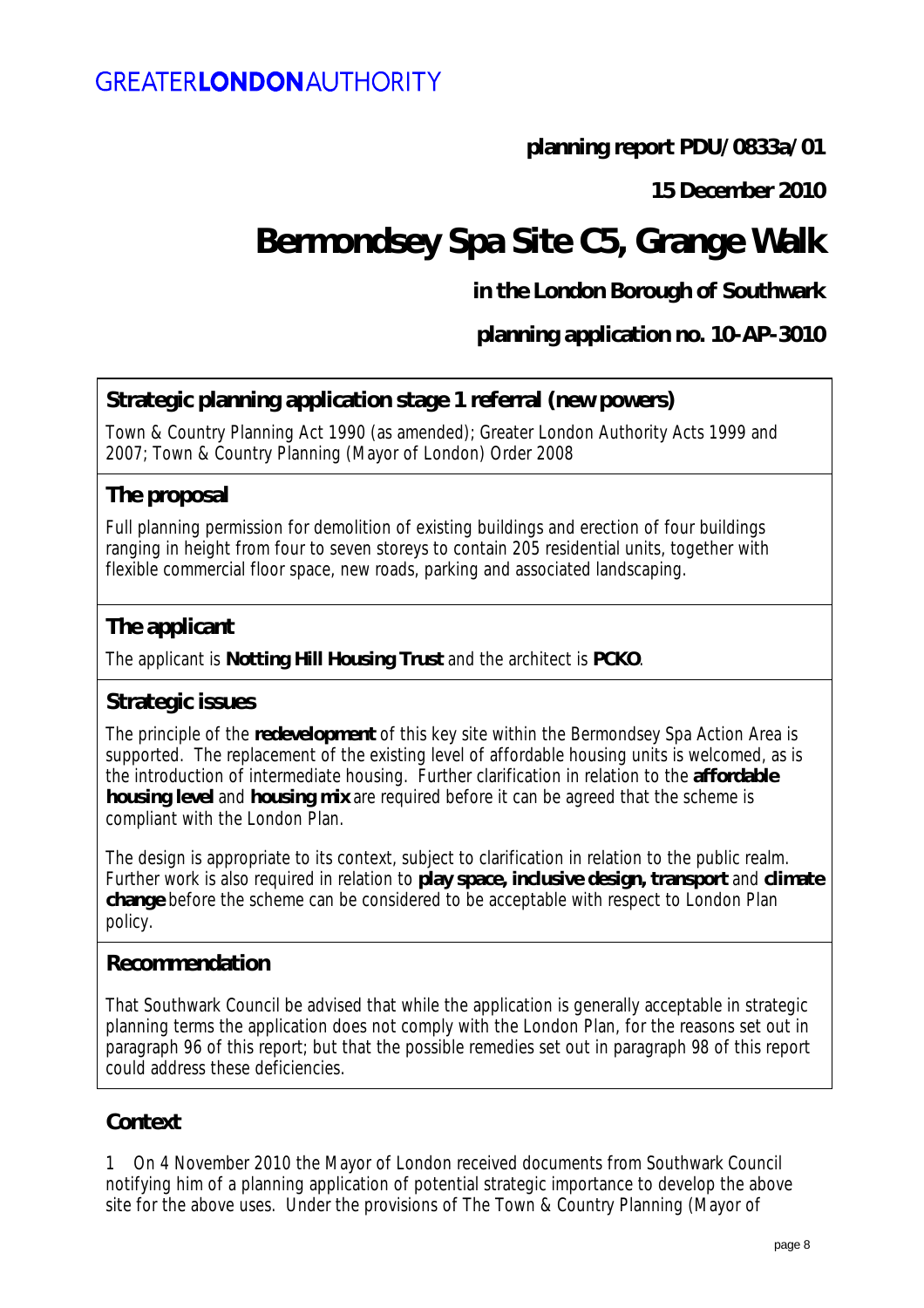London) Order 2008 the Mayor has until to provide the Council with a statement setting out whether he considers that the application complies with the London Plan, and his reasons for taking that view. The Mayor may also provide other comments. This report sets out information for the Mayor's use in deciding what decision to make.

2 The application is referable under Category 1A of the Schedule to the Order 2008:

3 *"Development which comprises or includes the provision of more than 150 houses, flats, or houses and flats."*

4 Once Southwark Council has resolved to determine the application, it is required to refer it back to the Mayor for his decision as to whether to direct refusal; take it over for his own determination; or allow the Council to determine it itself.

5 The Mayor of London's statement on this case will be made available on the GLA website www.london.gov.uk.

# **Site description**

6 The site, known as Bermondsey Spa - Site C, is bounded by is bounded by Grange Walk to north, Neckinger to the east and Spa Road to the south. The site is located approximately 800 metres south of Tower Bridge.

7 The site is currently occupied by two 1950's housing blocks fronting Grange Walk, with the remainder of the site containing a variety of commercial buildings. Southwark Council occupy part of the site fronting Spa Road as a one-stop shop for its community services.

8 A set of Portland stone piers and cast iron railings are located at the southern boundary of the site on the Spa Road frontage, which are Grade II listed. Two Grade II listed buildings flank the site to the west and east of the Spa Road frontage.

9 The nearest Transport for London Road Network (TLRN) is the A200 Jamaica Road, which is 300 metres to the north-east of the site and the A100 Tower Bridge Road, which is 300 metres to the west of the site. The nearest Strategic Road Network (SRN) is the A200 Lower Road 900 metres to the east of the site. Bermondsey London Underground station, served by the Jubilee Line, is located 600 metres and approximately an 8 minutes walk to the west of the site. There are no rail services within a reasonable walking distance of the site. There are four bus stops within 400 metres and a five minute walk of the site, providing routes to Victoria, Canada Water, Shoreditch, Peckham and Soho.

10 The site has a public transport accessibility level (PTAL) of 3 on a scale of 1 to 6, where 6 is most accessible. This represents a 'moderate' level of accessibility to public transport.

# **Details of the proposal**

11 Full planning permission is sought for re-development of the site and erection of a residential-led development in four blocks of buildings of between four and seven storeys.

12 A total of 205 flats are proposed, comprising nine studios, 51 one-beds, 107 two-beds, 26 three-beds and 12 four-bed units. A total of 68 would be allocated as affordable housing, equating to 35% based on habitable rooms.

13 A total of 796 sq.m. of flexible Class A (retail), Class B1 (office) or Class D1 (community) floor space is proposed.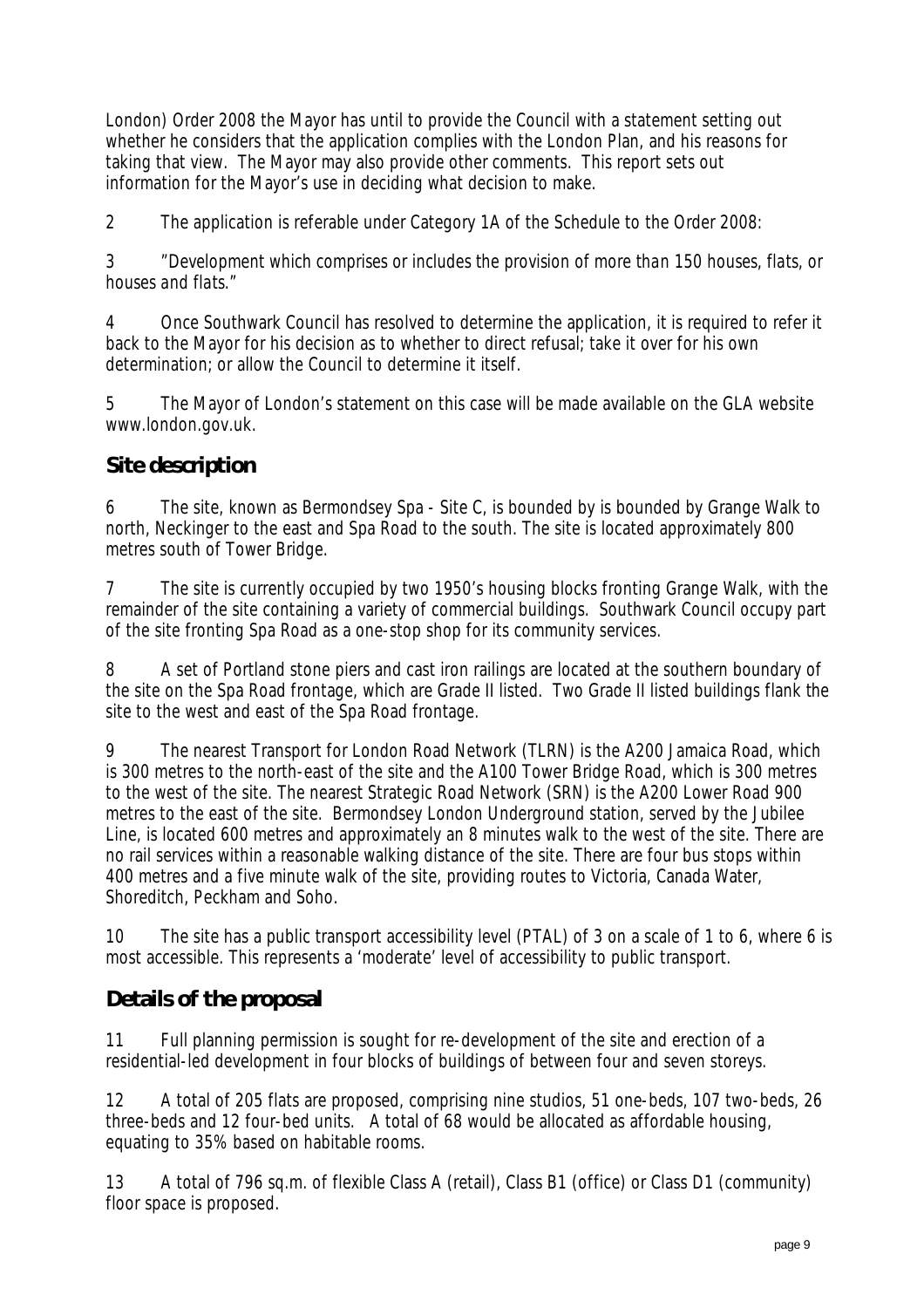14 The scheme includes car parking for 39 cars on Woodmill Lane, East Lane, Park Way and Mews Court, four of the new roads being created within the scheme.



Figure 1: Layout/masterplan (source: submitted Design and Access Statement)

## **Case history**

15 A pre-application meeting was held with GLA officers in August 2010, where it was advised that the principle of the proposed estate renewal and, in particular, the intensification of development to provide additional housing was supported. Full compliance with London Plan policy would, however, depend on further details of development, most notably in relation to the sizes, mix and tenure of the housing, the design and architectural quality, children's play space, climate change mitigation and adaptation, transport and access issues.

## **Strategic planning issues and relevant policies and guidance**

16 The relevant issues and corresponding policies are as follows:

| • Regeneration              | London Plan;                                                                                                                                                                   |
|-----------------------------|--------------------------------------------------------------------------------------------------------------------------------------------------------------------------------|
| • Employment                | London Plan; PPS4; Industrial Capacity SPG                                                                                                                                     |
| • Retail/town centre uses   | London Plan; PPG13, PPS4                                                                                                                                                       |
| • Housing                   | London Plan; PPS3; Housing SPG; Providing for Children and<br>Young People's Play and Informal Recreation SPG, Housing<br>Strategy; Interim Housing SPG; Housing SPG EiP draft |
| • Affordable housing        | London Plan; PPS3; Housing SPG, Housing Strategy; Interim<br>Housing SPG; Housing SPG EiP draft                                                                                |
| Density                     | London Plan; PPS3; Housing SPG; Interim Housing SPG;<br>Housing SPG EiP draft                                                                                                  |
| • Tall buildings/views      | London Plan; RPG3A, View Management Framework SPG, draft<br>Revised View Management Framework SPG                                                                              |
| • Urban design              | London Plan; PPS1                                                                                                                                                              |
| • Children's play space     | London Plan; Providing for Children and Young People's Play<br>and Informal Recreation SPG                                                                                     |
| Inclusive design and access | London Plan; PPS1; Accessible London: achieving an inclusive<br>environment SPG; Planning and Access for Disabled People: a<br>good practice guide (ODPM)                      |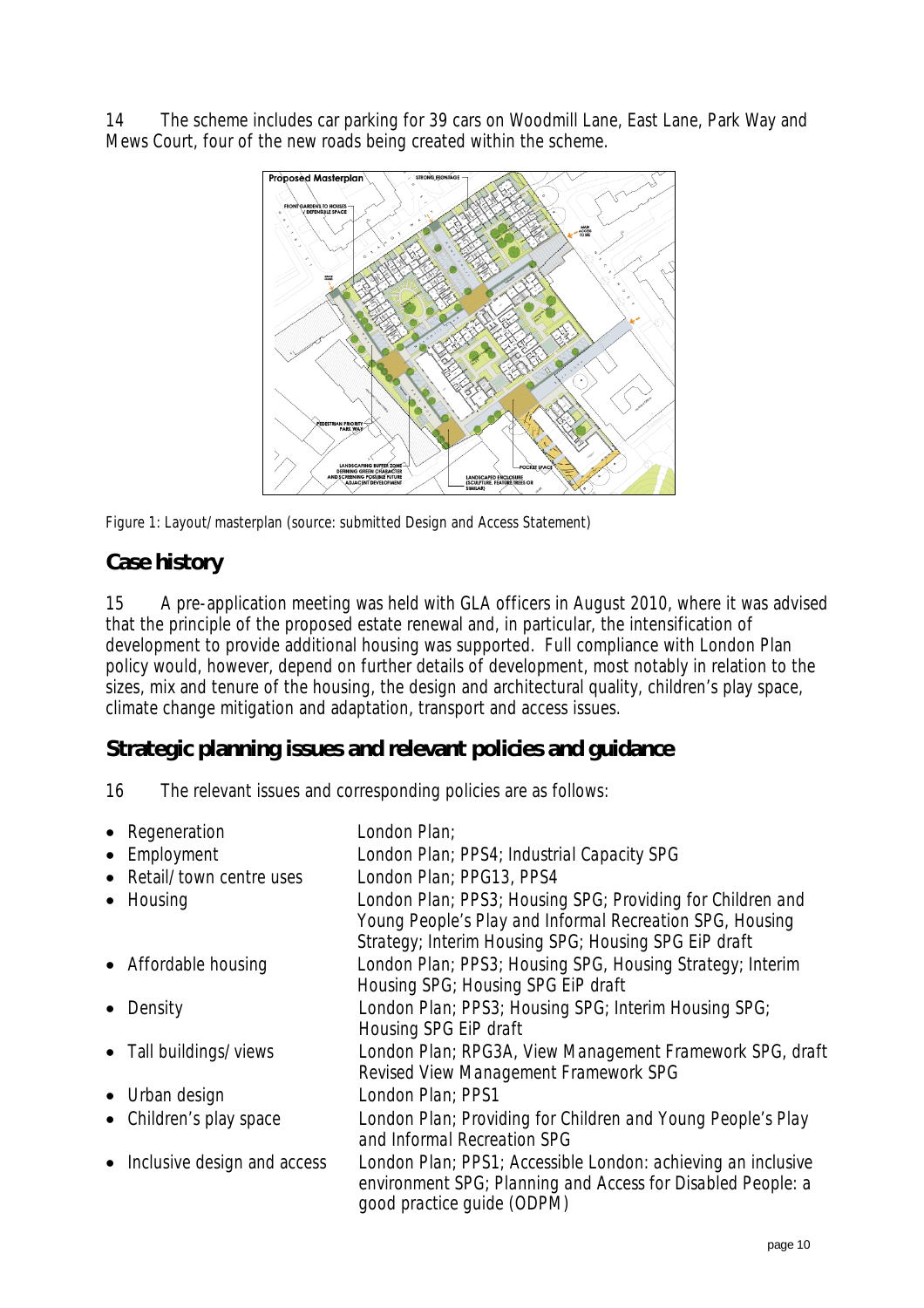| $\bullet$ Climate change | London Plan; PPS1, PPS3; PPG13; PPS22; the Mayor's Energy |
|--------------------------|-----------------------------------------------------------|
|                          | Strategy; Sustainable Design and Construction SPG         |
| • Transport/parking      | London Plan; the Mayor's Transport Strategy; PPG13        |

17 For the purposes of Section 38(6) of the Planning and Compulsory Purchase Act 2004, the development plan in force for the area is the Southwark Unitary Development Plan (2007) and the London Plan (consolidated with alterations since 2004).

18 The Mayor's consultation draft replacement London Plan (October 2009 and the Southwark Core Strategy Preferred Options document are also material considerations

# **Principle of development - regeneration**

19 London Plan policy 3A.29 'supporting neighbourhood plans' states "*The Mayor will encourage communities and neighbourhood-based organisations to prepare planning frameworks or neighbourhood plans based upon identifying local economic, social, physical and environmental needs and opportunities to strengthen local Neighbourhood Renewal Strategies*". The Mayor encourages boroughs to adopt locally prepared frameworks or plans including those prepared by housing association-led estate regeneration schemes, Development Trusts and Urban Regeneration Companies as supplementary planning documents.

20 The site forms part of the largest site within the Bermondsey Spa Regeneration/Action Area, as identified within the Southwark UDP. Known as Bermondsey Spa Site C, it is the subject of a masterplan which was approved by Southwark Council as a development brief for the area. This promotes the creation of a mixed-use district, including residential office and community uses, and the application site represents approximately a third of its area.



Figure 2: Site within masterplan area (source: submitted Design and Access Statement)

21 The aspirations of Southwark Council in undertaking this regeneration scheme are in accordance with policy 3A.29. Subject to the detailed policy matters set out in this report, the principle of estate renewal is supported.

# **Housing**

22 London Plan policy 3A.1 seeks to increase London's supply of housing and sets a Londonwide target of 30,500 additional homes per year between 2007/8 and 2016/17. Table 3A.1 sets borough housing targets, of which Southwark's is 1,630 additional homes per year between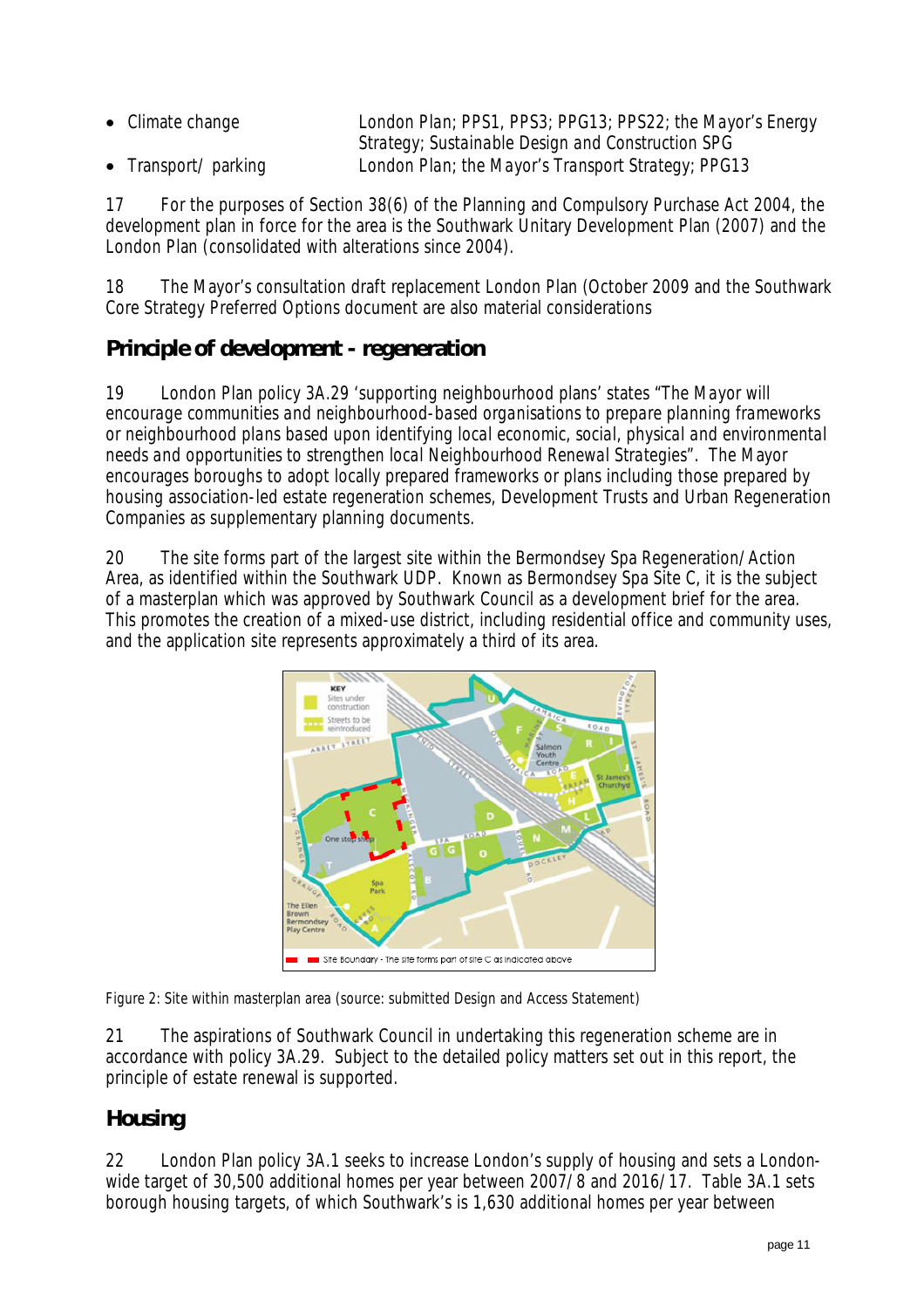2007/8 and 2016/17. The draft replacement London Plan sets a target of 2,005 additional homes between 2011 and 2021. Policy 3A.3 of the London Plan (and policy 3.2 of the draft replacement London Plan) seek to ensure that development proposals achieve the maximum intensity of use taking into account local context, the design principles of the London Plan and public transport capacity.

23 The approach employed by the GLA when assessing estate renewal is to take into account the regeneration benefits to the local community, the proportion of affordable housing in the surrounding area, and the amount of affordable housing being, or planned to be, provided elsewhere in the borough.

24 Policy 3A.15 of the London Plan provides guidance to boroughs preparing DPDs regarding the loss of housing including affordable housing. It states that DPDs should prevent the loss of housing, including affordable housing, without its planned replacements at existing or higher densities. This is reiterated in policy 3.15 of the draft replacement London Plan, which goes on to state that at least equivalent floorspace should be provided in housing redevelopments.

25 Paragraph 3.75 of the London Plan notes that *"where redevelopment of affordable housing is proposed, it should not be permitted unless it is replaced by better quality accommodation, providing at least an equivalent floorspace."* Section 20 of the Housing SPG provides further guidance on this matter, stating that estate regeneration schemes should be undertaken on the basis of no net loss of housing or net loss of affordable housing. Paragraph 20.2 of the Housing SPG notes that *"Replacement of social rented units by intermediate provision may be acceptable where this can be justified by a requirement to achieve a wider range of types of provision in a neighbourhood".* 

26 The site is currently occupied by two 1950's housing blocks (Larnaca House and George Tingle House) and comprises the following mix of units:

| <b>Bedrooms</b>                        | <b>Studio</b> |    |     | Total |
|----------------------------------------|---------------|----|-----|-------|
| Affordable                             |               |    | 1 ว | 45    |
| Other leasehold                        |               |    |     |       |
| Total units                            |               |    |     | 54    |
| Total habitable<br>rooms (approximate) | 10            | 24 | 48  | 142   |

*Table 1: Existing housing mix*

27 The proposed scheme is made up of the following:

| <b>Unit Tenure</b>        |               |              |        |                  |                      | <b>Housing</b> |
|---------------------------|---------------|--------------|--------|------------------|----------------------|----------------|
|                           | <b>Market</b> | Affordable   |        |                  |                      |                |
| <b>Unit Type</b>          |               |              |        | <b>Total by</b>  | <b>Total by Unit</b> | <b>SPG</b>     |
|                           |               | Intermediate | Social | <b>Unit Type</b> | Type $(\%)$          |                |
| <b>Studios</b>            | 9             | $\Omega$     | 0      | 9                | 4%                   | 1%             |
| $1 - bed$                 | 29            | 14           | 8      | 51               | 25%                  | 31%            |
| 2-bed                     | 78            | 8            | 21     | 107              | 52%                  |                |
| 3-bed                     | 15            | 2            | 9      | 26               | 13%                  | 38%            |
| 4-bed                     | 6             | $\Omega$     | 6      | 12               | 6%                   | 30%            |
| 5-bed                     | 0             | $\Omega$     | 0      | $\theta$         | 0                    |                |
| <b>Total by Tenure</b>    | 137           | 24           | 44     | 205              | 100%                 | 100%           |
| <b>Total by Hab Rooms</b> | 453           | 69           | 174    | 696              |                      |                |
| Tenure (% unit)           | 67%           | 12%          | 21%    |                  |                      |                |
| Tenure (% hab rooms)      | 65%           | 10%          | 25%    |                  |                      |                |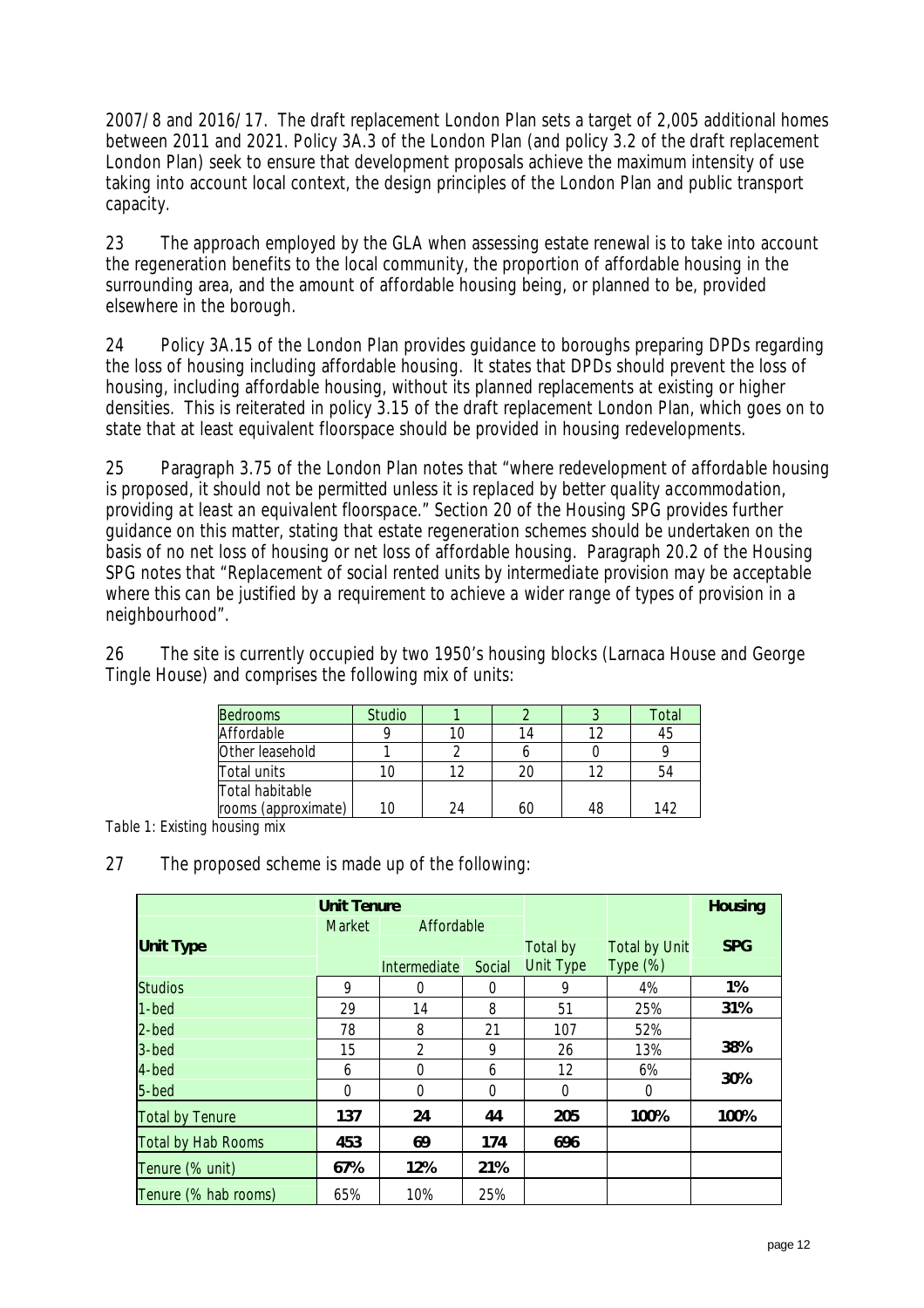| Tenure split (by unit)        | 35% | 65% |  |  |
|-------------------------------|-----|-----|--|--|
| Table 2: Proposed housing mix |     |     |  |  |

28 The provision of residential accommodation on the site is supported by London Plan policy 3A.1 and policy 3.3 of the draft replacement London Plan, which seek to increase London's supply of housing.

Re-provision of affordable housing/tenure split

29 As noted in table 1 above, there were previously 54 homes on the site, which were largely made up of social rented, with some leasehold flats. The scheme proposes 205 residential flats, of which 68 units would comprise affordable housing with a 65:35 split between social rented and shared ownership.

30 The proposal entails an increase in affordable housing units compared to existing, with a total of 101 additional habitable rooms. The replacement of affordable housing with better quality accommodation of higher density is in accordance with London Plan policies.

31 The introduction of shared ownership units to the scheme is acceptable and in accordance with London Plan policies, which enables the introduction of mixed tenure in estate renewal schemes, so as to provide mixed and balanced communities. The tenure split falls between current London Plan targets and those set out in the draft replacement London Plan. It would be useful to understand to what extent the determined tenure split reflects local needs, also noting that that there is the possibility of the tenure being altered further if grant funding is not secured.

## **Viability**

32 London Plan Policy 3A.10 requires borough councils to seek the maximum reasonable amount of affordable housing when negotiating on individual private residential and mixed-use schemes. In doing so, each council should have regard to its own overall target for the amount of affordable housing provision. Policy 3A.9 states that such targets should be based on an assessment of regional and local housing need and a realistic assessment of supply, and should take account of the London Plan strategic target that 35% of housing should be social and 15% intermediate provision, and of the promotion of mixed and balanced communities. In addition, Policy 3A.10 encourages councils to have regard to the need to encourage rather than restrain residential development, and to the individual circumstances of the site. Targets should be applied flexibly, taking account of individual site costs, the availability of public subsidy and other scheme requirements. The corresponding policies are set out in Chapter 3 of the draft replacement London Plan. Southwark Council in its adopted Unitary Development Plan sets an overall affordable housing borough target of 50% and within urban density zones, a target of 35%.

33 Policy 3A.10 of the London Plan is supported by paragraph 3.52, which urges borough councils to take account of economic viability when estimating the appropriate amount of affordable provision. The 'Three Dragons' development control toolkit is recommended for this purpose. The results of a toolkit appraisal might need to be independently verified. This is reinforced under policy 3.13 of the draft replacement London Plan.

34 In relation to estate renewal schemes, where private housing is needed to support replacement of affordable housing provision, the net gain in total provision need not achieve the usual proportion of affordable housing, where this is necessary to cross subsidise redevelopment. Where this is the case, the applicant is expected to demonstrate that the maximum reasonable amount of affordable housing is being provided by way of an open book appraisal.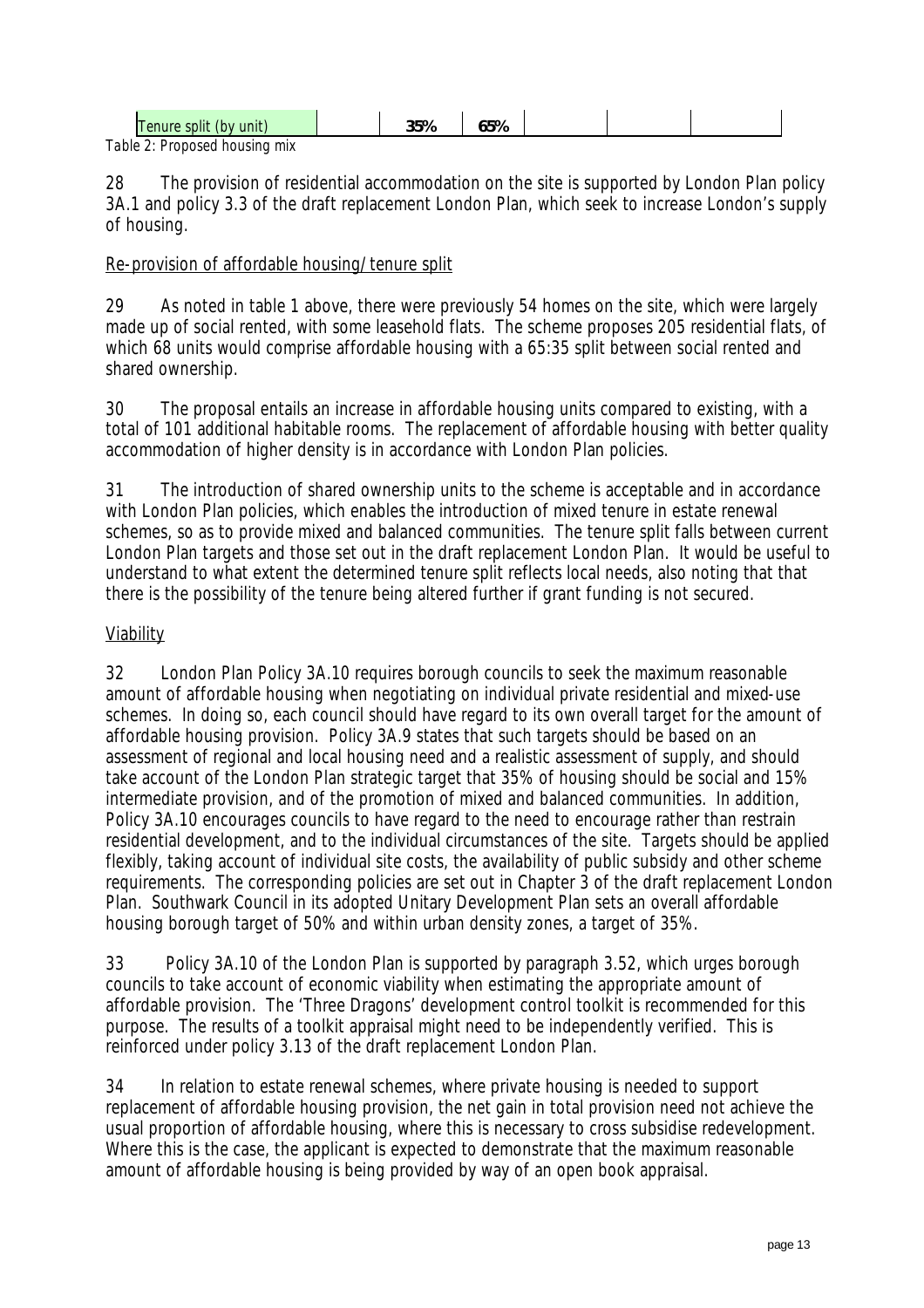35 The proposed development would comprise 35% affordable housing (based on habitable rooms) which is in accordance with Southwark Council's affordable housing targets, however in order to comply with the London Plan, it is necessary to demonstrate that the scheme delivers the maximum reasonable amount of affordable housing, noting that the scheme proposes only 23 additional affordable housing units over the existing level (equating to 14%). This is also in light of the fact that the applicant states that the precise details of the affordable housing offer will be the subject of further discussions with the Council, and that flexibility is needed so that a lower level of affordable housing can be provided if necessary.

36 At the time of writing, the Council had not confirmed its intention with respect to scrutiny of the applicant's affordable housing offer, or whether further section 106 financial obligations would be required (which may impact upon the level of affordable housing). At this stage, it is also unknown as to whether the scheme would attract grant funding from the HCA. Given that there remains uncertainty over the availability of grant funding, and that the level of funding would impact upon the amount of affordable housing that could be provided, further discussion with the Council will be required in order to understand what the fall back position would be if grant funding is not secured. No financial viability has been submitted with the application, and at this point in time, it is not possible to establish if the scheme does deliver the maximum reasonable amount of affordable housing, keeping in mind that the applicant is a housing association. Furthermore, it is most likely that review mechanisms secured within a section 106 agreement may be required as part of any planning permission, and further discussion in this respect will be necessary before the scheme is compliant with London Plan affordable housing policies.

#### Mix of units

37 London Plan Policy 3A.5 encourages a full range of housing choice. This is supported by the London Plan Housing Supplementary Planning Guidance, which seeks to secure family accommodation within residential schemes, particularly within the social rented sector, and sets strategic guidance for councils in assessing their local needs. Policy 3.12 of the draft replacement London Plan states that within affordable housing provision, priority should be accorded to family housing. Recent guidance is also set out in the London Plan Interim Housing Supplementary Planning Guidance (April 2010) and draft replacement London Plan policy 3.8, which seeks to widen housing choice. Also relevant is policy 1.1C of the London Housing Strategy, which sets a target for 42% of social rented homes to have three or more bedrooms.

38 The scheme contains a broad mix of unit types ranging from studios and one-bed, twoperson through to four-bed, seven-person accommodation, although the largest number of units proposed are two-bed, three person flats. Officers recognise that the scheme includes four-bed plus family housing, which do not exist in the current buildings, and this is welcomed. However, only 10% of social rented units are four-bed units or larger (the Housing SPG sets a target of 42%) and there is a small reduction in three-bed plus compared to the existing buildings on the site. Before the scheme can be considered to comply with the London Plan and Housing SPG, further information should be provided on how the housing mix was arrived at, and to establish to what extent the determined mix reflects local needs, Notting Hill Housing Trust's own housing needs and the Council's housing requirements.

#### Residential quality

39 The Mayor has recently published his draft interim Housing Design Guide and Housing SPG EiP draft. Aspects of these, notably the minimum space standards for dwellings, are also reflected in the draft replacement London Plan.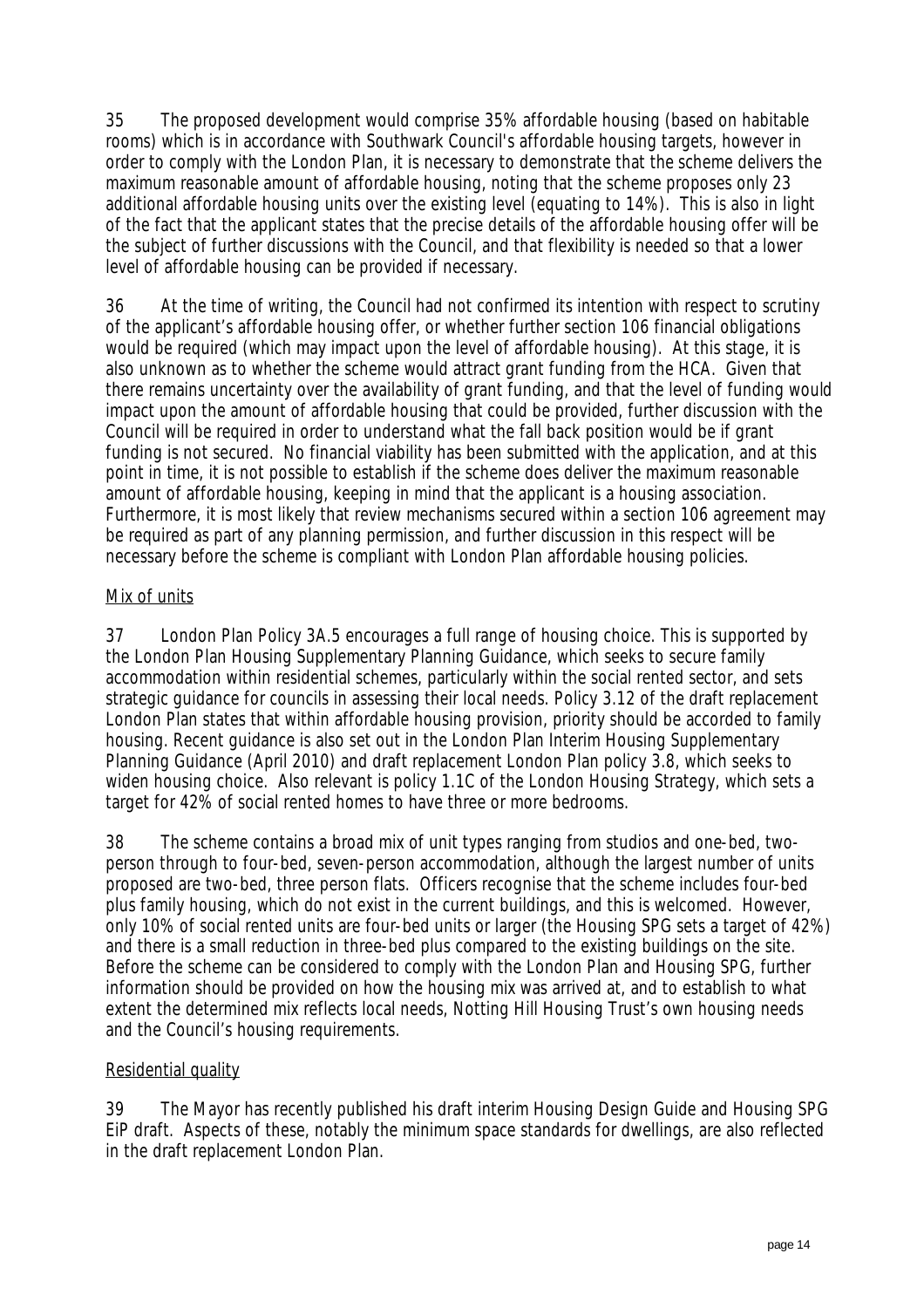40 The applicant confirms that all accommodation has been designed to meet the Mayor's Housing Design Guide, and details of the floor plans for each of the unit types have been provided, which shows that all units exceed the minimum unit areas set out in the guidance. The proposal provides a good level of balcony and private outdoor space for each flat, and most units are provided with more space than the minimum threshold. Many of the proposed dwellings would provide dual-aspect accommodation, and units are for the most part, regular-shaped and there would be no solely north-facing units. Storage space is provided for all units. The frequent cores will add to community cohesiveness and assist in building street activity. The provision of two lifts in the core where there will be upper-floor wheelchair-adapted/ adaptable housing is also welcomed.

41 Whilst the Mayor is not generally supportive of studio flats within flatted schemes, it is recognised that there is some limited demand for such dwellings. The incorporation of nine studios represents a small overall proportion of the total number of dwellings. These studio units would be offered for market tenure, and are likely to represent the most affordable option for homebuyers within the overall scheme.

42 The applicant's daylight and sunlight assessment note that some single-aspect courtyardfacing flats would have low levels of daylight. Although the number of affected flats is small, this was raised as a concern at pre-application stage. While the report finds that the level of light that the flats would receive are within industry standards, they will still have reduced amenity compared with the generally high standard of accommodation that would be provided elsewhere within the development. Nonetheless, the applicant has indicated that these flats would generally be offered for market sale, and as such, future residents would generally be able to choose whether this accommodation is suitable.

43 On balance, the applicant's commitment towards meeting London Plan, Southwark and its own housing standards is welcomed, and subject to details being secured by way of condition, the scheme is in accordance with the London Plan.

## **Density**

44 Policy 3A.3 of the London Plan aims to maximise the potential of a site taking account of local context, London Plan design principles and public transport capacity. Table 3A.2 of the London Plan provides a framework for assessing density based on habitable rooms and dwellings per hectare. The consultation draft replacement London Plan policy 3.4 and Table 3.2 moves away from 'maximise' to 'optimise' taking into account all those matters in existing policy but with greater emphasis on local context and the design principles set out in Chapter 7 of the draft plan.

45 Paragraph 20.3 of the Housing SPG notes *that "to achieve 100% replacement of demolished social rented units, development at significantly increased density may be necessary to generate sufficient value from market development to support replacement of affordable housing provision or to achieve a mixed and balanced community objective."*

46 The density of the proposal is approximately 700 habitable rooms per hectare (hr/ha). This figure reflects the mixed-use nature of the scheme and removes the non-residential floor space from the calculation. Although the density is above the range suggested by the London Plan density matrix (300 - 600 hr/ha for this urban setting with a PTAL of 3), the surrounding context supports a scheme of this form. The well-considered approach to development would result in a suitable design that would mostly provide good internal and external environments for future residents.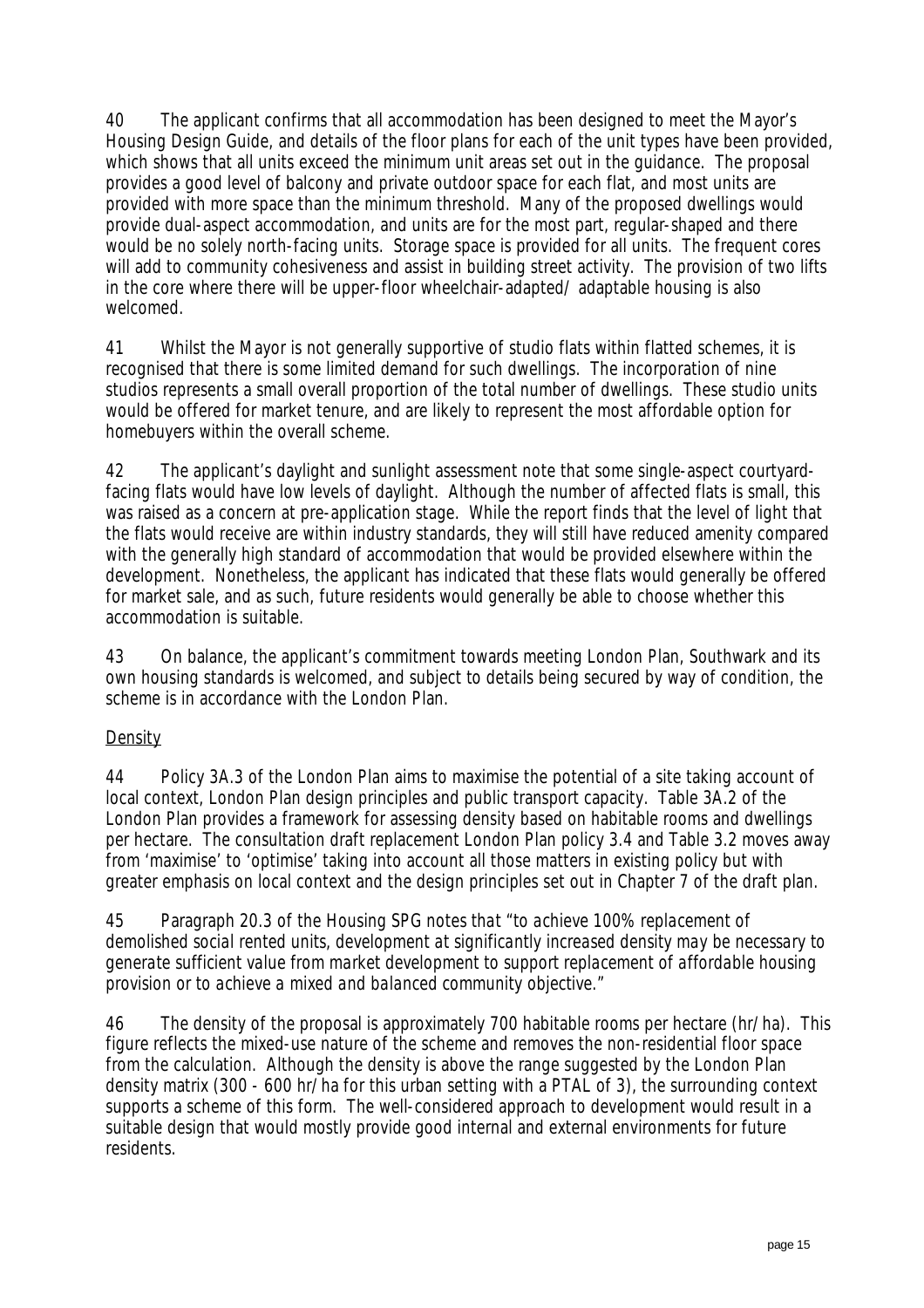# **Tall buildings/views**

47 London Plan policies 4B.8 and 4B.9, which relate to the specific design issues associated with tall and large-scale buildings, are of particular relevance to the proposed scheme. These policies set out specific additional design requirements for tall and large-scale buildings, which are defined as buildings that are significantly taller than their surroundings and/or have a significant impact on the skyline and are larger than the threshold sizes set for the referral of planning applications to the Mayor.

48 Although the proposed scheme is unlikely to achieve a height that will cause significant concern, the site is within the identified background area of the Parliament Hill-St Paul's Cathedral view corridor, as identified within the adopted London View Management Framework (LVMF). Several other defined corridors pass close to the site. The applicant has provided a statement within the planning report noting that the strategic views have been considered within the design process, but the heights of the proposed buildings preclude any detrimental impact on the views. Specifically, the highest part of the proposed development is 23 metres AOD, and the LVMF consultation height within the affected background area of the viewing corridor is 52.1m AOD. This assessment is acceptable.

# **Urban design**

49 Good design is central to all objectives of the London Plan and is specifically promoted by the policies contained within Chapter 4B which address both general design principles and specific design issues. London Plan Policy 4B.1 sets out a series of overarching design principles for development in London. Other design polices in this chapter and elsewhere in the London Plan include specific design requirements relating to maximising the potential of sites, the quality of new housing provision, tall and large-scale buildings, built heritage, views, and the Blue Ribbon Network. The draft replacement London Plan reinforces these principles, with new development required to have regard to its context, and reinforce or enhance the character, legibility and permeability of the neighbourhood (policy 7.1).

## Principles and layout

50 The proposed development principles are sound and are supported. The proposal seeks to increase permeability through this large urban block, and provide opportunity for future development to continue these routes. The proposed east-west and north-south routes proposed by this development will be of particular value for access between the Larnaca Works development and the regenerated Spa Road shopping parade, and for residents to the north and Spa Park.

51 The majority of the public realm would be open to the public at all times, although 'Arts Lane', alongside block C, would have after-hours access restrictions. The form of the surrounding architecture, with the oversailing balconies, is likely to make this area feel more private than the shared surface streets throughout the rest of the site. While there is no objection to this control, the provision of an unconditional north-south link would be useful and the Council is encouraged to explore the provision of this link at the earliest opportunity.

52 The proposed commercial spaces are intended to afford maximum flexibility in terms of their future uses and internal arrangements, but a long-term vacancy of the units would lead to unattractive conditions for residents, including a lack of passive surveillance within Arts Lane and Park Way. The applicant is requested to provide information as to whether a market study has been undertaken, and other supporting information to provide an assurance that the spaces are both marketable and desirable.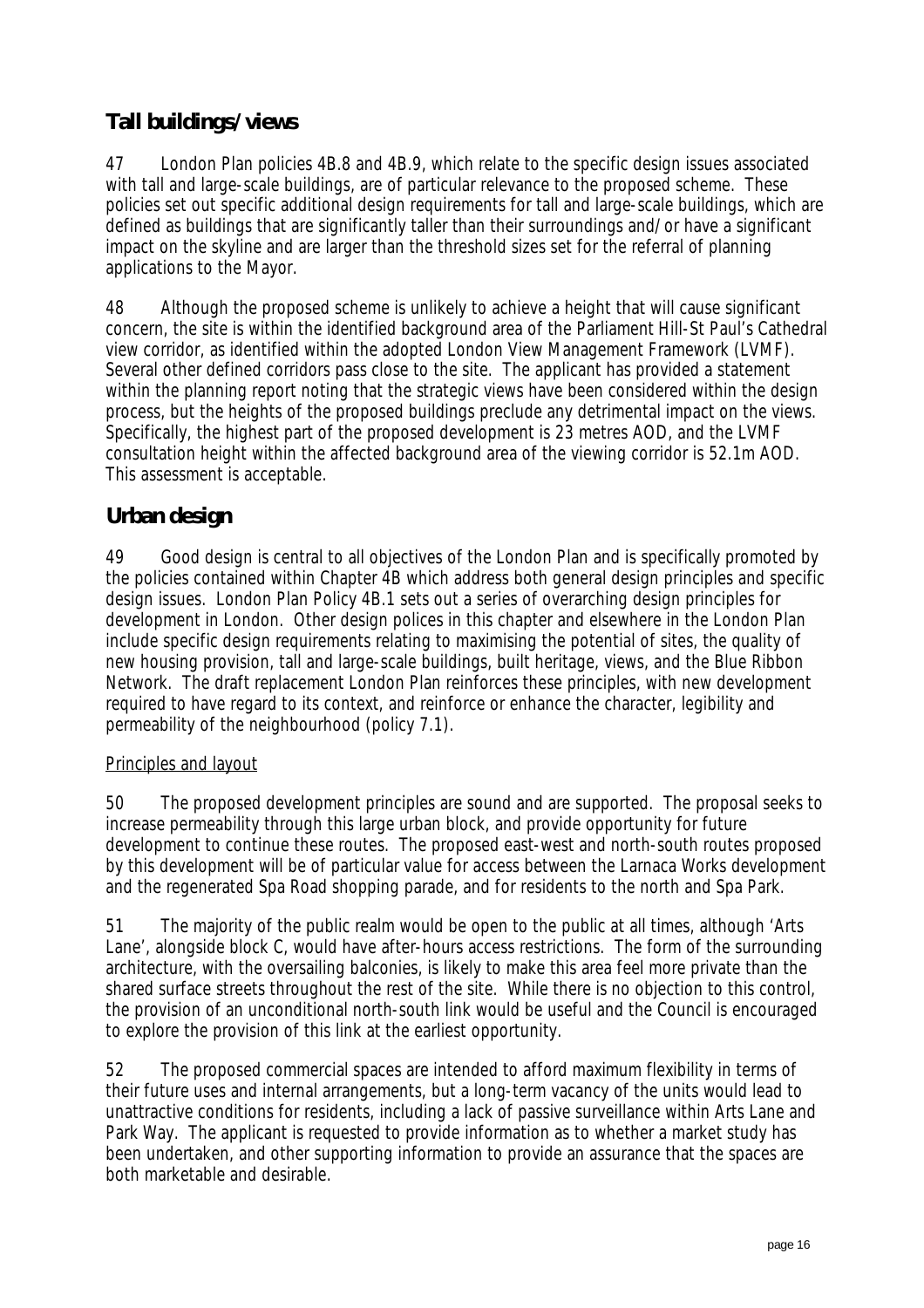53 The route hierarchy is suitable for a site of this scale, and the application's landscape statement provides detailed information on the future character of each of the streets and spaces within both the public and private realms. Hard and soft landscaping, the arrangement of parking and the relationships between the spaces and buildings will assist legibility and help residents, including visitors, in navigating their way around the site.

#### Building form and appearance

54 The massing of the proposal is suitable and works well with the scale of the buildings. Both are relevant to the surrounding context, specifically the emerging context of the regeneration area around Spa Road. The heights of the buildings would also be appropriate and the 'cascading' effect sought by the architects is useful in providing defined, appropriately scaled edges to the site, and the public realm within the site.

55 Material choices appear to be appropriate and would differentiate between the blocks containing houses and those containing flats, within the same overall pattern. The dominant material would be light grey brick and there is a slight concern that its liberal use in blocks D and E would lead to monotony. The applicant should give further consideration to the choice of materials and treatment of elevations, in order to address these concerns. The Council should seek to ensure that any approval is subject to suitably worded conditions requiring the submission of materials that achieve a high quality design is achieved.

56 The Spa Road frontage would have a special treatment, where the relationship with the flanking listed buildings is important. The dimensions and patterns within the elevation mirror those of the adjacent buildings and provide an appropriately modern and attractive response to the adjacent neo-classical proportions.

#### **Landscaping**

57 The landscaping plan submitted as part of the application demonstrates that there would be a high-quality public realm that gives importance to pedestrian access. Car parking provision is minimal and on-street parking is limited, although this is welcomed, as it would contribute to activity within these areas. There would be limited opportunities for parking outside marked bays. Planting will be the prime means of division between private defensible, semi-private and public space, with metal railings backed by hedge planting at street interfaces.

58 The proposed courtyards have been allocated as play space areas. The applicant should confirm the access arrangements to each courtyard – i.e. whether all residents would have access to play space, or whether courtyard access would be restricted to those residents of the relevant surrounding block.

59 While the provision of new trees around the site is welcomed, the applicant may also wish to consider, in conjunction with the Council, provision for the planting of new street trees. The addition of new street trees is a Mayoral aim for both new and existing development.

#### Historic environment

60 The proposals for the site's Spa Road frontage, between two Grade-II listed buildings, are welcomed. The setback of new development, deferring to the listed buildings, is the correct approach and will enable the proportions of the historic buildings to be appreciated from Spa Park. The simple but interesting facade, and the slightly lower height of the proposed building, when compared with the listed buildings, ensures that it is complementary with the existing listed building facades. Although the listed buildings are in separate ownership and have not been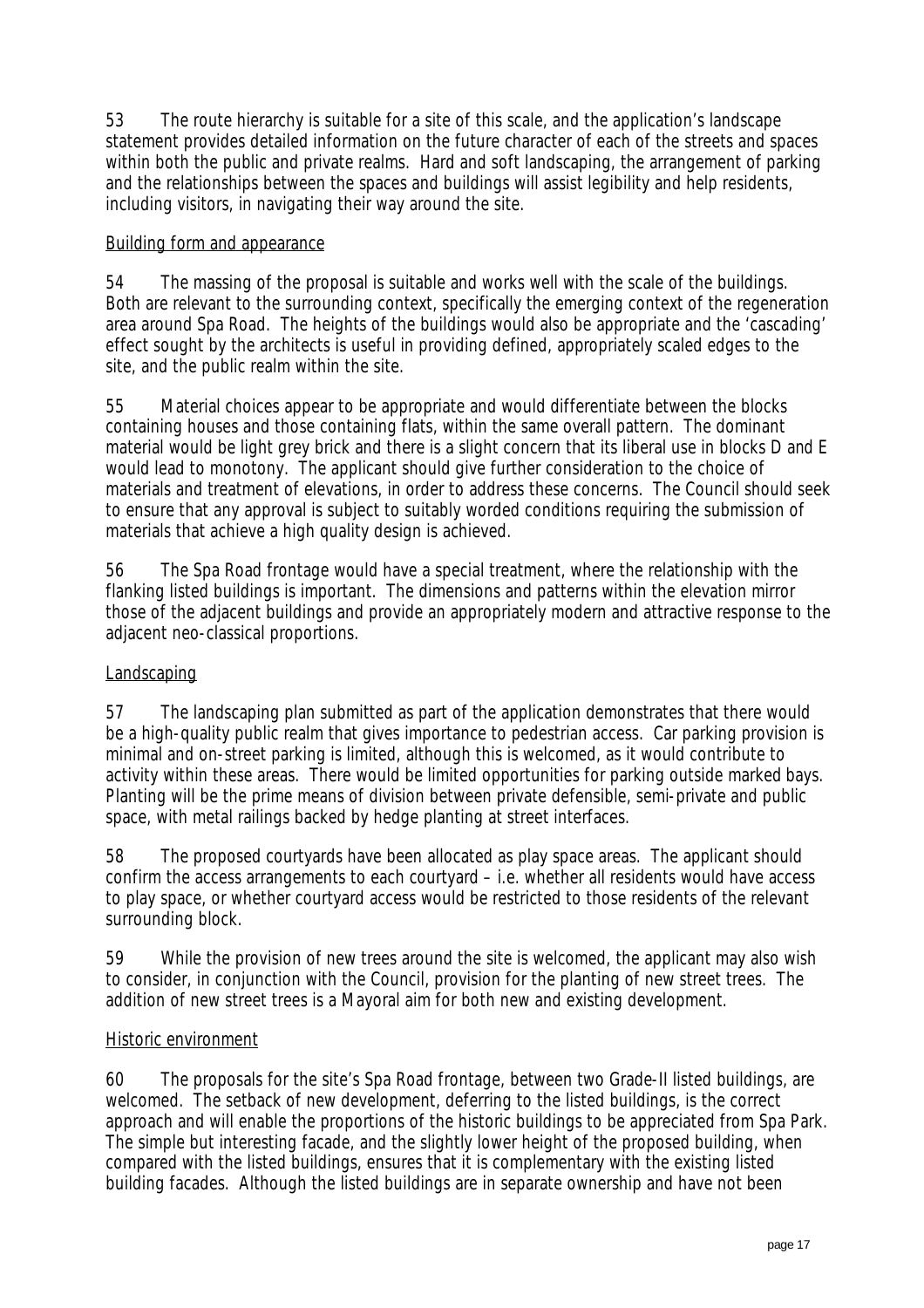integrated into the proposal, the proposed boundary treatment between the old and the new would not be detrimental to the setting of the existing buildings.

# **Children's play space**

61 Policy 3D.13 of the London Plan sets out that "the Mayor will and the boroughs should ensure developments that include housing make provision for play and informal recreation, based on the expected child population generated by the scheme and an assessment of future needs". This is reinforced under policy 3.6 of the draft replacement London Plan. Using the methodology within the Mayor's supplementary planning guidance 'Providing for Children and Young People's Play and Informal Recreation' it is anticipated that there will be approximately 84 children within the development. The guidance sets a benchmark of 10 sq.m. of useable child playspace to be provided per child, with under-5 child playspace provided on-site. As such the development should make provision for 840 sq.m. of playspace, of which approximately 330 sq.m. should be provided on-site for under 5 year olds.

62 The design and access statement includes a play strategy, which assesses the child yield of the development and identifies existing local play provision in accordance with the Mayor's SPG. The scheme includes communal landscaped spaces and courtyards between the buildings which will contain informal play and seating into the public realm, and a total of 330 sq.m. of toddler play areas would be provided within the four courtyard of the development. The plans also indicate shared surface spaces for informal recreation for older children.

63 The play strategy is well considered and shows the applicant's commitment to ensuring that the communal space is designed as a playable and exciting landscape, with examples provided of how this might be achieved. In accepting this approach, it will be important to ensure that a high quality, creative and useable landscape is provided within these courtyard spaces, noting that only annotated plans have been provided and dimensions of the allocated play space have not been provided on the ground floor plan. As such, full details of the landscaping of this space, including a minimum requirement of children's play space will need to be secured by way of condition of any planning permission. As noted above, confirmation as to the accessibility of these spaces to residents should be provided.

64 The close proximity to Spa Gardens Park is such that it would provide a useful amenity space for residents of the scheme. Confirmation from the Council should be provided as to whether the park is adequate to cater for the needs of existing and future residents, including active play equipment for children of all age ranges and abilities, and whether there is a requirement for any financial contributions towards its improvement.

# **Access and inclusive design**

65 London Plan policy 4B.5 and the corresponding draft replacement London Plan policy 7.2 seek to ensure that proposals achieve the highest standards of accessibility and inclusion (not just the minimum), and this and all developments should seek to better minimum access requirements. Policy 3A.5 requires that 10% of new housing is designed to be wheelchair accessible, or easily adaptable for residents who are wheelchair users. Design and access statements should explain the design thinking behind the application and demonstrate how the principles of inclusive design, including the specific access needs of people with disabilities, have been integrated into the proposed development and how inclusion will be maintained and managed.

66 The applicant has committed to ensuring that all of the housing is designed to exceed Lifetime Homes and Habinteg standards through generous use of space and careful layout to ensure that flats are easily adaptable. Whilst a typical floor plan is provided for the two-bed and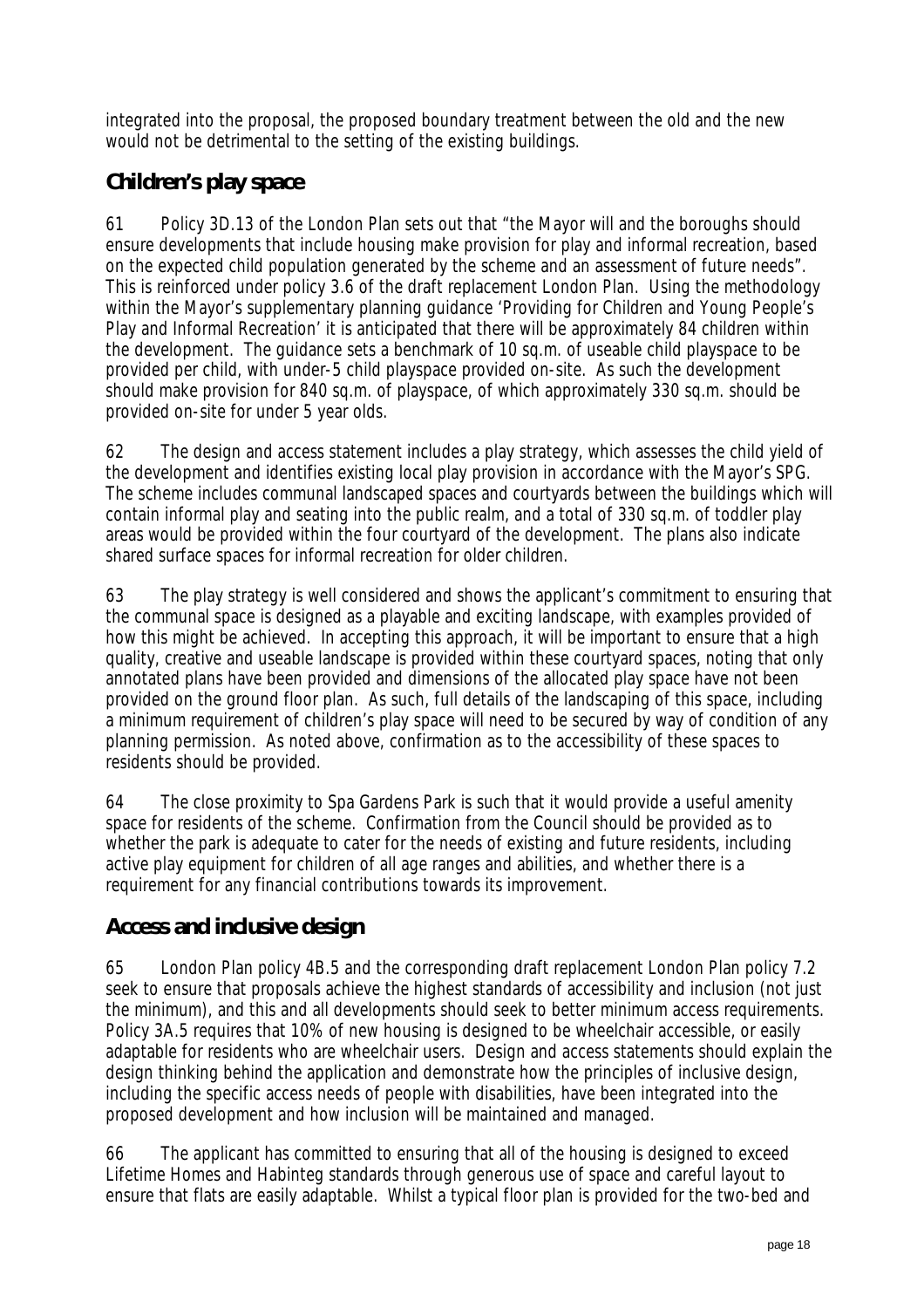three-bed units, annotated floor plans for the range of wheelchair units being proposed should be provided to show how the relevant standards are achieved, including with respect to accessing balconies and bedrooms, for example.

67 The accommodation schedule indicates that sixteen of the units would meet wheelchair accessibility standards, equating to approximately 10% of habitable rooms, and would be allocated across a range of unit sizes and to both social rented and shared ownership units. Whilst some provision in the private housing would ensure genuine housing choice, there are no objections to the proposed allocation, given the number of units. A commensurate amount of blue badge parking would be provided. Two lifts are provided to the cores and adequate space is allocated within the blocks, and passing zones are accommodated in communal areas, together with level access to the entrances. The commitments that the applicant has made are welcomed, and it will be important for the Council to secure these by way of condition.

68 In terms of the external environment, priority would be given to pedestrians and cyclists on the shared surface streets, by using traffic calming measures and external treatments. The applicant has indicated how the access routes throughout the scheme have embodied the principles of inclusive design, however there is little mention of how the shared spaces and commercial units will be designed accordingly, confirmation of which should be provided, and details secured by way of condition. The Council will need to ensure that the whole scheme, including shared spaces, are fully inclusive, paying attention to the needs of visually impaired people, in order to ensure compliance with London Plan policies 3A.5 and 4B.5.

## **Sustainable development**

69 The London Plan climate change policies as set out in chapter 4A collectively require developments to make the fullest contribution to tackling climate change by minimising carbon dioxide emissions, adopting sustainable design and construction measures, prioritising decentralised energy supply, and incorporating renewable energy technologies with a target of 20% carbon reductions from on-site renewable energy. The policies set out ways in which developers must address mitigation of, and adaptation to, the effects of climate change. The corresponding policies within the draft replacement London Plan are set out in chapter 5.

## **Climate change mitigation**

70 Policies 4A.2 to 4A.8 of the London Plan focus specifically on how to mitigate climate change, and the carbon dioxide emissions reduction targets that are necessary across London to achieve this. Developments are required to make the fullest contribution to tackling climate change by minimising carbon dioxide emissions (be lean), adopting sustainable design and construction measures and prioritising decentralised energy (be clean), including renewables (be green).

## Energy efficiency standards

71 A range of passive design features and demand reduction measures are proposed to reduce the carbon emissions of the proposed development. Both air permeability and heat loss parameters will be improved beyond the minimum backstop values required by building regulations. Other features include mechanical ventilation with heat recovery and energy efficient lighting.

72 Based on the information provided, after energy efficiency measures alone the proposed development's carbon dioxide emissions are likely to broadly equate to those of a 2010 Building Regulations compliant development.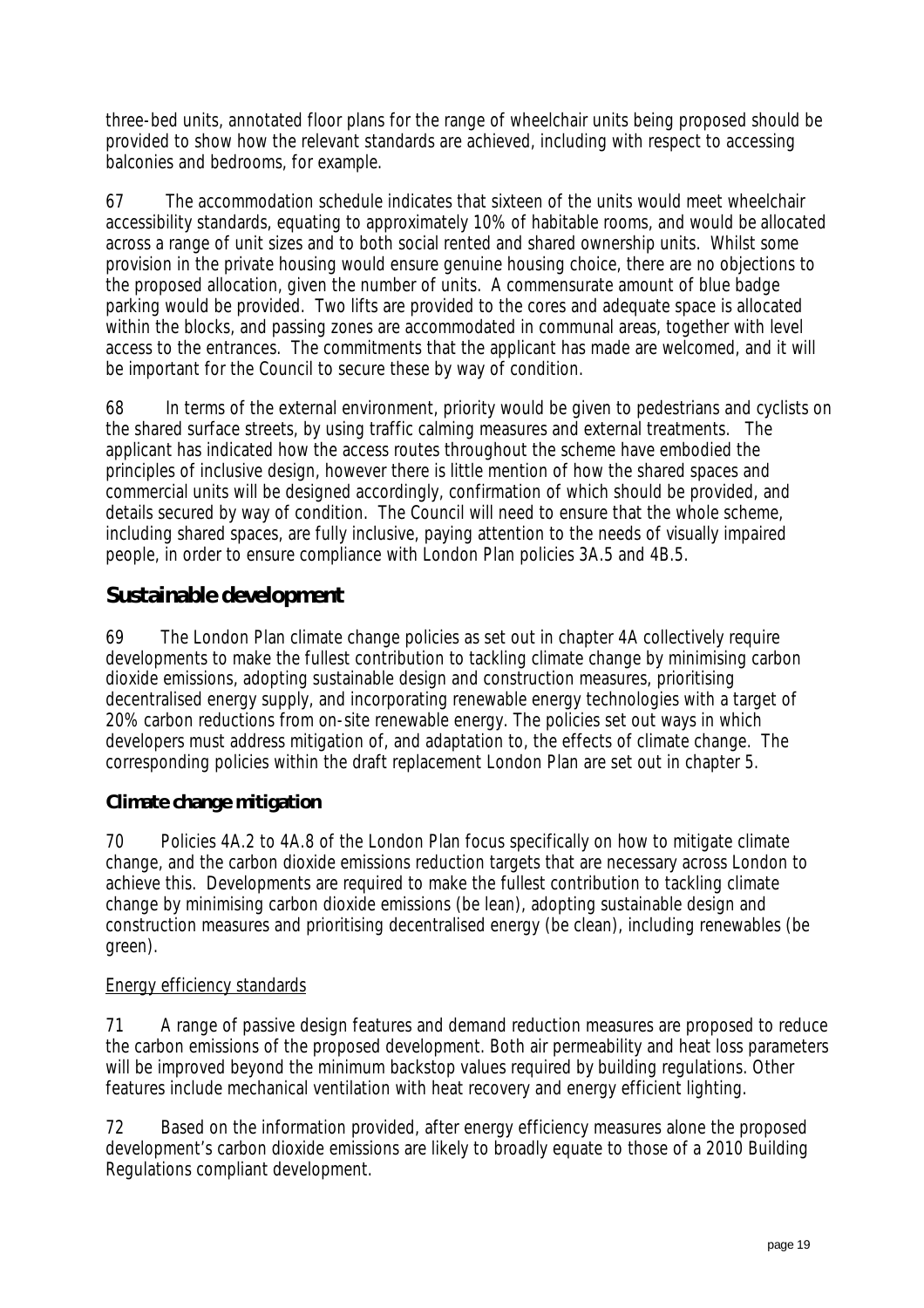#### District heating

73 The applicant has investigated the potential for connecting into external district heating networks. While the external district heating infrastructure that the scheme could be connected to is not yet in place, the applicant has committed to providing the necessary interfaces to allow future connection to a district heating network should one become available.

74 A heat network is proposed for the development, fed from a central plant room of approximately 70 square metres, which is shown on the drawings. The applicant should confirm that all dwellings and building uses would be connected to the communal heat network.

#### Combined Heat and Power

75 The applicant is proposing the installation of a 70kWe gas fired CHP unit as the lead heat source in the central plant room. Supporting information has been provided which indicates that the CHP size has been matched to the development's heat demand. A reduction in regulated carbon dioxide emissions of 99 tonnes per annum (18%) will be achieved through this second part of the energy hierarchy. The applicant should provide further details in relation to the proposed strategy for selling CHP electricity.

#### Cooling

76 Passive design will be adopted to avoid the need for cooling in the residential units. Further details of the specific measures that will be adopted should be provided.

77 Where active cooling is required in the commercial units this will be provided using local cooling plant with high seasonal energy efficiency ratios.

#### Renewable energy technologies

78 The applicant proposes to install 115 square metres of photovoltaic panels (PV) on the roof of the development. The location of the PV panels is shown on a drawing. The use of PV panels appears to have been maximised, taking into account constraints relating to overshadowing and use of the roof space for other uses. A reduction in regulated carbon dioxide emissions of seven tonnes per annum (2%) will be achieved through this third element of the energy hierarchy.

#### **Summary**

79 The estimated regulated carbon emissions of the development are 457 tonnes of carbon dioxide per year after the cumulative effect of energy efficiency measures, CHP and renewable energy has been taken into account. In order to be satisfied as the compliance with London Plan energy policies, the applicant should provide an estimate of the overall carbon dioxide savings, expressed in tonnes of carbon dioxide per annum and percentages, relative to a 2010 Building Regulations compliant development.

#### **Climate change adaptation**

80 The London Plan promotes five principles in Policy 4A.9 to promote and support the most effective adaptation to climate change. These are to minimise overheating and contribute to heat island effects; minimise solar gain in summer; contribute to flood risk reduction, including applying sustainable drainage; minimising water use; and protect and enhance green infrastructure (the corresponding draft replacement London Plan policy is policy 5.3). There are specific policies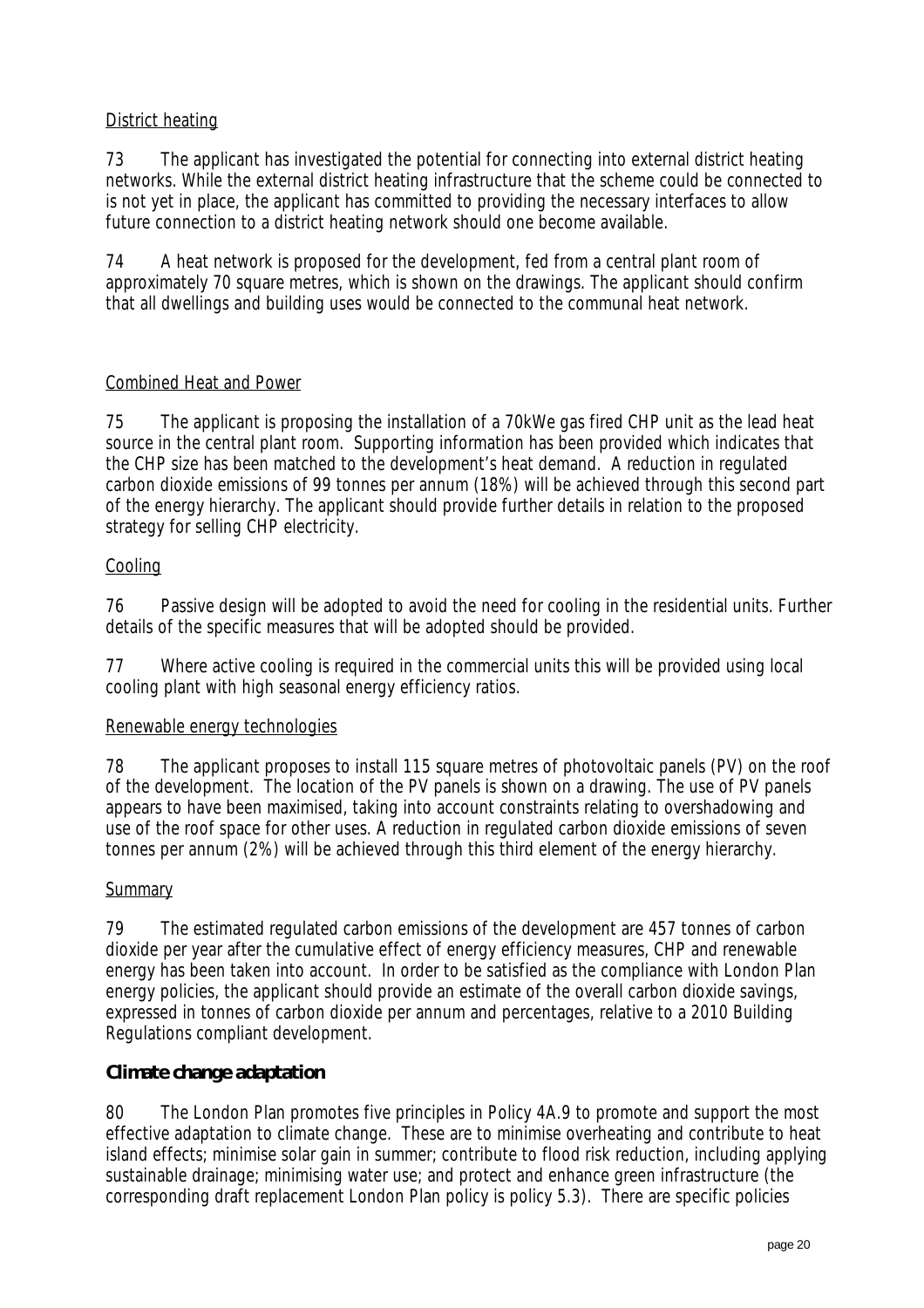covering overheating, living roofs and water. Further guidance on these policies is given in the Mayor's SPG Sustainable Design and Construction.

81 Policy 4A.11 and draft London Plan policy 5.11 seek major developments to incorporate living roofs and walls where feasible. Policy 4A.14 of the London Plan and Policy 5.13 of the draft replacement plan seek to ensure that surface water run-off is managed as close to its source as possible and sets out a hierarchy of preferred measures to achieve this. Policy 4A.16 of the London Plan and policy 5.15 of the draft replacement plan seek to ensure that new development has proper regard to the impacts on water demand and existing capacity by minimising the use of treated water and maximising rainwater harvesting.

82 The applicant has submitted a sustainability statement, which includes an assessment against the Mayor's essential standards and includes a Code for Sustainable Homes preassessment. The applicant states that it is intended that all homes be designed to meet Code for Sustainable Homes Level 4'. The energy strategy employs a number of techniques to reduce energy consumption and cut carbon emission, using low energy lighting, energy efficient appliances, metering, high levels of insulation, and by maximising solar gain. Low water use sanitary-ware and fittings will be specified in order to meet target water consumption levels, and a sustainable urban drainage system is proposed, including permeable paving, attenuation measures and rainwater harvesting. Green roofs are proposed to regulate surface runoff and enhance biodiversity. Southwark Council should secure these commitments as part of any planning permission.

# **Transport**

83 It is proposed that the main vehicular access to the application site will be via the existing northern access from Neckinger. The southern access onto Neckinger would provide a secondary vehicular egress from the application site. Two pedestrian / cycle access points would be provided to the application site from its northern boundary via Grange Walk with an additional pedestrian/ cycle access point proposed from Spa Road to the south.

84 The applicant has prepared a pedestrian environment review survey (PERS) audit including recommended improvements, which is welcomed. The developer would accordingly be expected to commit to making identified improvements through the section 106 agreement. A contribution towards specific pedestrian improvements at the Abbey Street / Tower Bridge Road junction and the Abbey Street / Jamaica Road junction would be expected in order to mitigate increased pedestrian flows expected at this junction and to encourage walking. This will ensure compliance with London Plan policies 3C.21 and 3C.22 and draft replacement London Plan policies 6.9 and 6.10.

85 The transport assessment forecasts that the development will generate 36 additional bus trips during the AM peak and 33 during the PM peak. Route 1 has spare capacity, but routes 78 and C10 are both over capacity. A directional split of trips generated is requested, to provide an indication of which routes/corridors are worst affected and in order to determine whether a financial contribution is required to mitigate the impact of the development on the local bus network.

86 A total of 39 car parking spaces, including 18 wheelchair accessible spaces, two deliveries and servicing spaces and five commercial spaces (two blue badge commercial spaces) are to be provided. This equates to a 0.19 ratio per residential unit. Of this provision, eight spaces would be incorporated with active electrical vehicle charging points, a further eight will be incorporated with passive charging points, which is welcomed. These must be secured through any section 106 agreement or by planning condition, and must be shown on the site plan.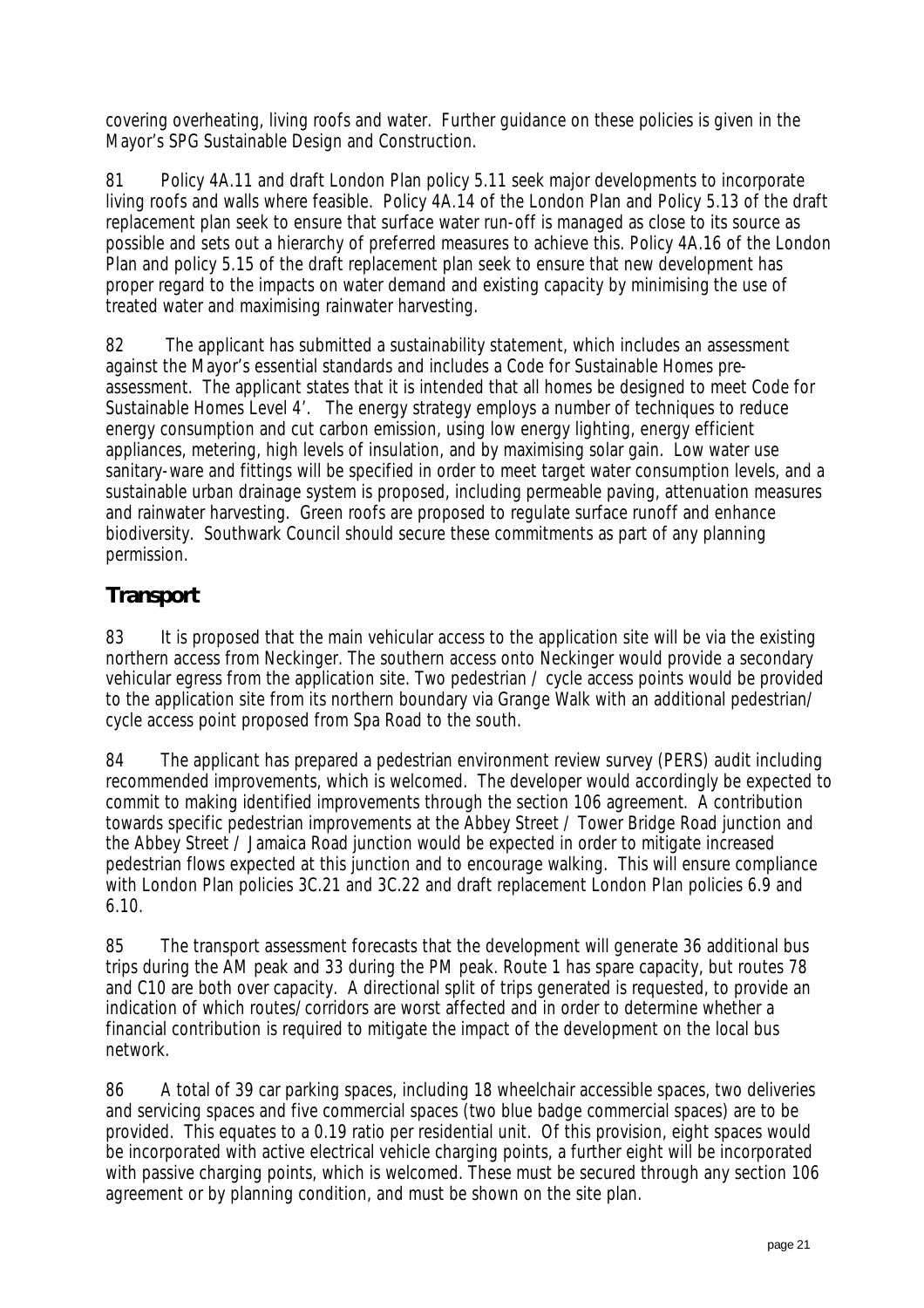87 The scheme proposes an on-street car club space, which is welcomed and in accordance with London Plan policy 6.13 and 3C.23. Together with the controlled parking zone proposals set out within paragraph 4.19 of the transport assessment, the commitments will need to be secured through any section 106 agreement.

88 It does not appear that the additional vehicular trips generated would result in a significant impact on the surrounding road network including TLRN. The proposal is therefore compliant with London Plan policy 3C.17 and draft replacement London Plan policy 6.12.

89 The scheme proposes 252 cycle parking spaces, including the extra provision provided for the three and four bed units, which is welcomed. The bicycle stores would be located in secure and covered locations within each residential building. A total of 36 visitor / commercial cycle parking spaces would be provided by way of Sheffield stands adjacent to the commercial units. This provision is welcomed, but it will be necessary to ensure that cycle parking is allocated separately between staff and visitors to reduce the possibility of conflict of uses. Showering and changing facilities need to be provided for all employees on site. This will ensure compliance with London Plan policy 3C.22 and draft replacement London Plan policy 6.9.

90 The applicant has submitted a draft delivery and servicing plan, which is welcomed. The submission and approval of the full plan should be secured through any section 106 agreement. In order to mitigate any adverse impacts of construction traffic on the highway network including TLRN, a construction logistics plan (CLP) which identifies type, volume and construction routes should be submitted. This should be secured by way of planning condition. This will ensure compliance with London Plan policies 3C.17 and 3C.25, and draft replacement London Plan policy 6.14.

91 A framework travel plan has been submitted, however officers note that a full travel plan is required because the end uses are known. The travel plan has failed the ATTrBuTE assessment and a number of changes must be made before the travel plan can be deemed acceptable. A more detailed travel plan assessment, which identifies required improvements has been forwarded to the applicant. Financial incentives such as pre-loaded oyster cards, bicycle shop vouchers and car club memberships should also be considered within the travel plan. The travel plan must be secured, enforced, monitored, reviewed and funded through any section 106 agreement. This will ensure compliance with the relevant elements of London Plan policy 3C.2 and draft replacement London Plan policy 6.3.

92 In summary, a number of measures are required in order to ensure compliance with the London Plan. This including contribution towards pedestrian works at key nearby junction, a directional split of bus trips generated, cycle parking allocation, construction and logistics plan and electric vehicle charging points, secured by condition and a section 106 agreement inclusive of financial contributions towards pedestrian upgrades identified within the PERS audit, a full delivery and servicing plan and a full travel plan inclusive of recommendations.

# **Local planning authority's position**

93 It is understood that Southwark Council will be considering the planning application later this month, and officers are understood to support the proposal.

# **Legal considerations**

94 Under the arrangements set out in Article 4 of the Town and Country Planning (Mayor of London) Order 2008 the Mayor is required to provide the local planning authority with a statement setting out whether he considers that the application complies with the London Plan, and his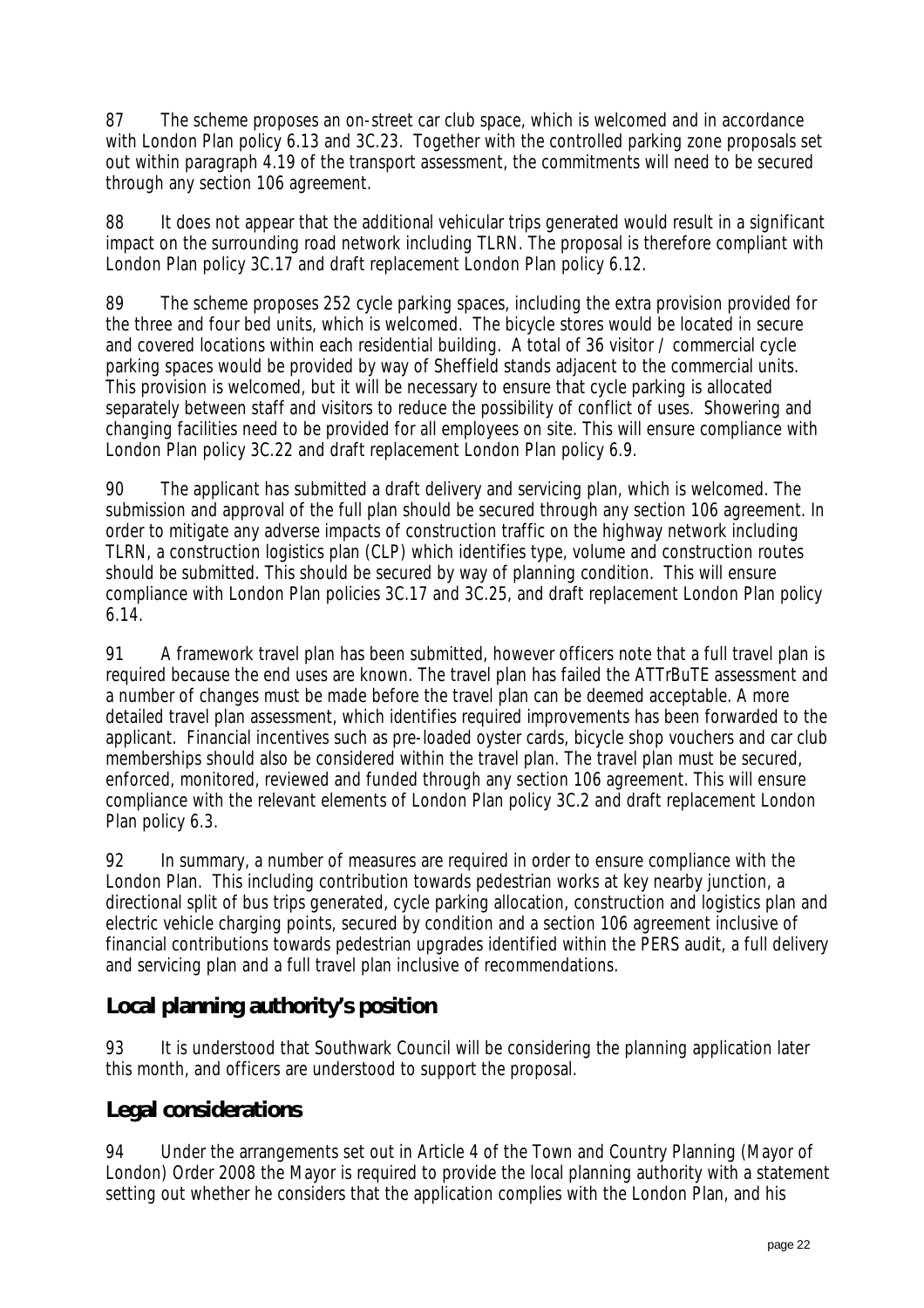reasons for taking that view. Unless notified otherwise by the Mayor, the Council must consult the Mayor again under Article 5 of the Order if it subsequently resolves to make a draft decision on the application, in order that the Mayor may decide whether to allow the draft decision to proceed unchanged, or direct the Council under Article 6 of the Order to refuse the application, or issue a direction under Article 7 of the Order that he is to act as the local planning authority for the purpose of determining the application and any connected application. There is no obligation at this present stage for the Mayor to indicate his intentions regarding a possible direction, and no such decision should be inferred from the Mayor's statement and comments.

## **Financial considerations**

95 There are no financial considerations at this stage.

## **Conclusion**

96 London Plan policies on regeneration, housing, density, urban design, play space, inclusive design, sustainability and transport are relevant to this application. The application complies with some of these policies but not with others, for the following reasons:

- **Principle of development**: The principle of redevelopment of this site within the Bermondsey Spa Action Area, with an increased housing provision is supported by London Plan policy.
- **Housing**: The re-provision of existing affordable housing, and the introduction of intermediate housing is in accordance with London Plan policies. Further information is required to demonstrate that the maximum reasonable amount of affordable housing will be provided, and that an appropriate housing mix will be achieved in order to comply with the London Plan.
- **Standard of residential accommodation:** The applicant has committed to providing a satisfactory residential environment for its occupiers in terms of size and layout of the units, in accordance with the draft interim Housing Design Guide.
- **Density**: The proposed residential density exceeds the guidance range set out in the London Plan for this urban location but the surrounding context supports a scheme of this form.
- **Urban design**: The proposal is broadly consistent with the design principles of the London Plan, subject to further clarification and information.
- **Children's play space**: A play strategy has been submitted, however further clarification and details are required to demonstrate that the scheme complies with London Plan policy 3D.13 and relevant planning guidance.
- **Inclusive design:** The applicant has committed to meeting Lifetime Homes standards, together with provision of 10% wheelchair accessible units. Sufficient detail has been provided in relation to the location of the wheelchair accessible units, however further information is required to ensure full compliance with London Plan policies 3A.5 and 4B.5.
- **Energy:** The applicant has broadly followed the energy hierarchy. Sufficient information has been provided to understand the proposals as a whole, however further information is required before the carbon dioxide savings can be verified.